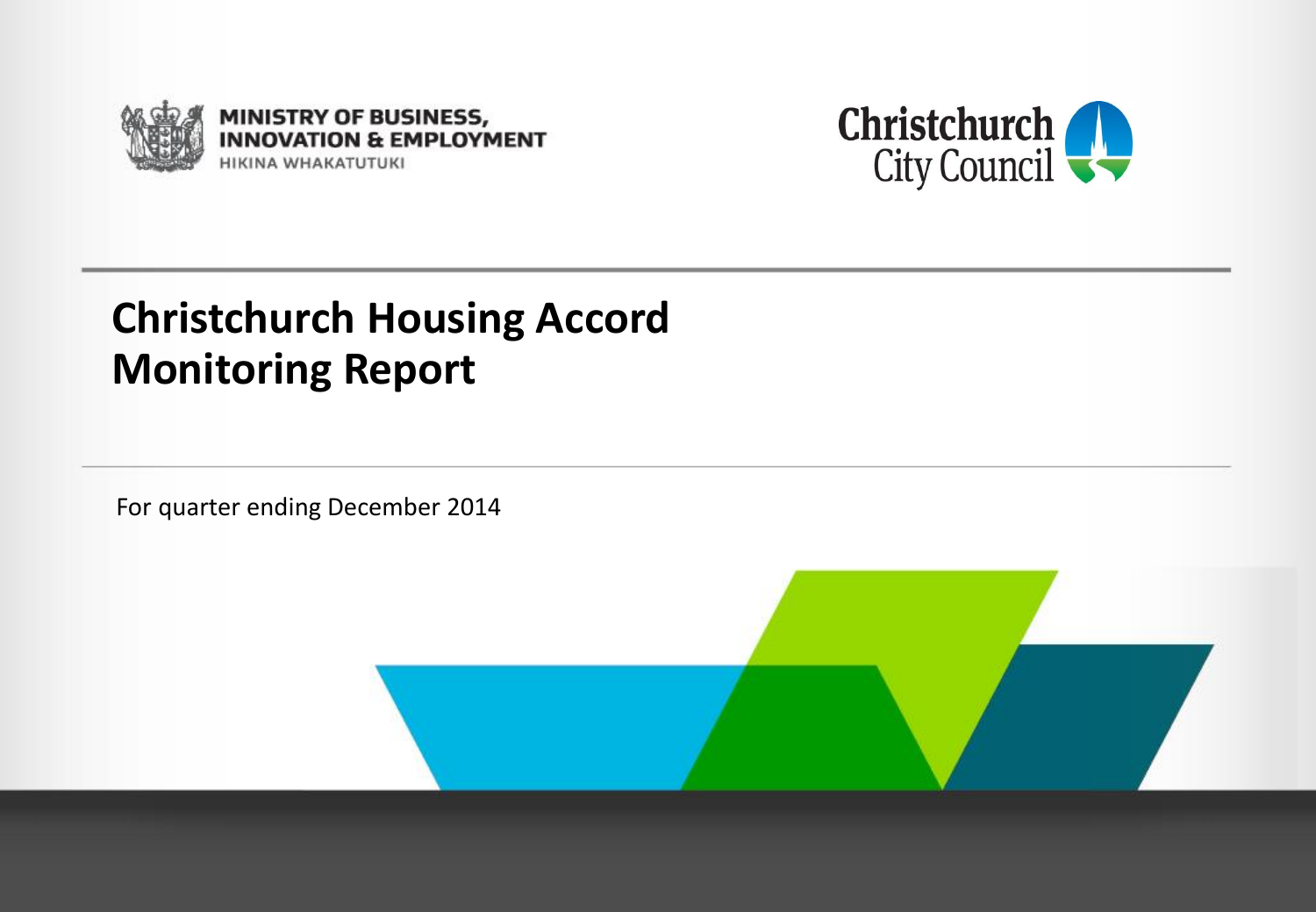### **Executive Summary**

This report provides an overview of the Christchurch housing market and an update on priority Accord actions.

#### **Highlights**

#### The housing market

Since mid-2014 Christchurch has been experiencing a strong upswing in residential development. Building consents, construction starts and the issuing of Code Compliance Certificates have significantly increased. In total, almost 9,300 building consents have been issued in Christchurch city since the earthquakes. This is fast approaching the estimated 10,500 dwellings lost in Christchurch city. Should this level of activity continue the housing shortfall across Greater Christchurch (which includes meeting the demand generated by population growth since the earthquakes) will be resolved by late 2017.

The rental market continues to show early signs of recovery, with active bonds increasing since March 2014. Despite this, the supply of rental less than \$400 per week has not risen. While house price increases have slowed, the average Christchurch house price remains above Wellington's average house price, counter to pre-earthquake trends.

#### Accord developments

Negotiations have continued between Council and the Government to enable development on the Awatea, Welles and Colombo Street sites (the latter two are Council sites). A resource consent application was lodged for the Awatea development in December.

#### Community Housing Provider establishment

The Government confirmed to Council that only new tenants referred to the proposed Community Housing Provider by the Ministry of Social Development will be eligible for an Income Related Rent Subsidy (IRRS). The Council is to consider how best to proceed with establishing the Community Housing Provider.

#### Building consents

The Council regained accreditation on 18 December 2014. The timeframes to process consents have improved and the proportion of consents for more affordable housing (those with a value of less than \$250,000) is increasing.



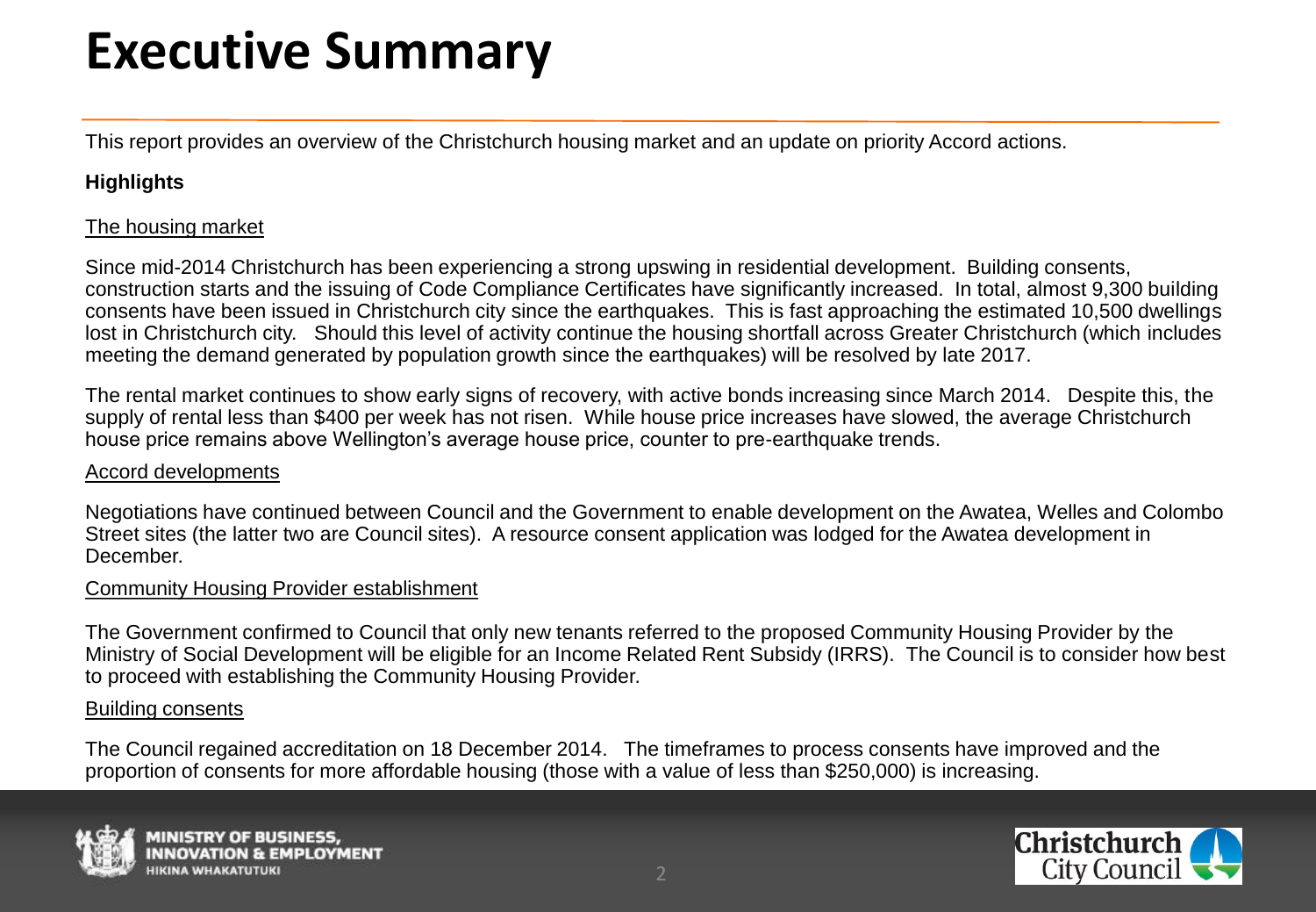### **Progress against Key Targets: Target A**

**Aim: Increase the immediate and long term supply of affordable homes in Christchurch**

**Target A: A 10% reduction in the number of households at the 40th percentile of household income paying more than 30% of household income on housing.** 



Source: Stats NZ's annual Household Economic Survey undertaken in June and published in late November, next update due November 2015.

As at June 2014 there were 18,900 households at the 40<sup>th</sup> percentile of Christchurch household income (\$58,102) who are paying more than 30% of their income in housing costs. This is an increase from 2013, but still lower than preearthquake levels, most of the increase being from owner-occupiers in increased housing stress. The Accord's target is to reduce this number by 10% during the life of the Accord, a reduction to 17,010. Note: This data is to be treated with some caution, as there can be high sample errors as Christchurch City is below the survey's sample design area of Canterbury. This can lead to high variations in results from year to year.



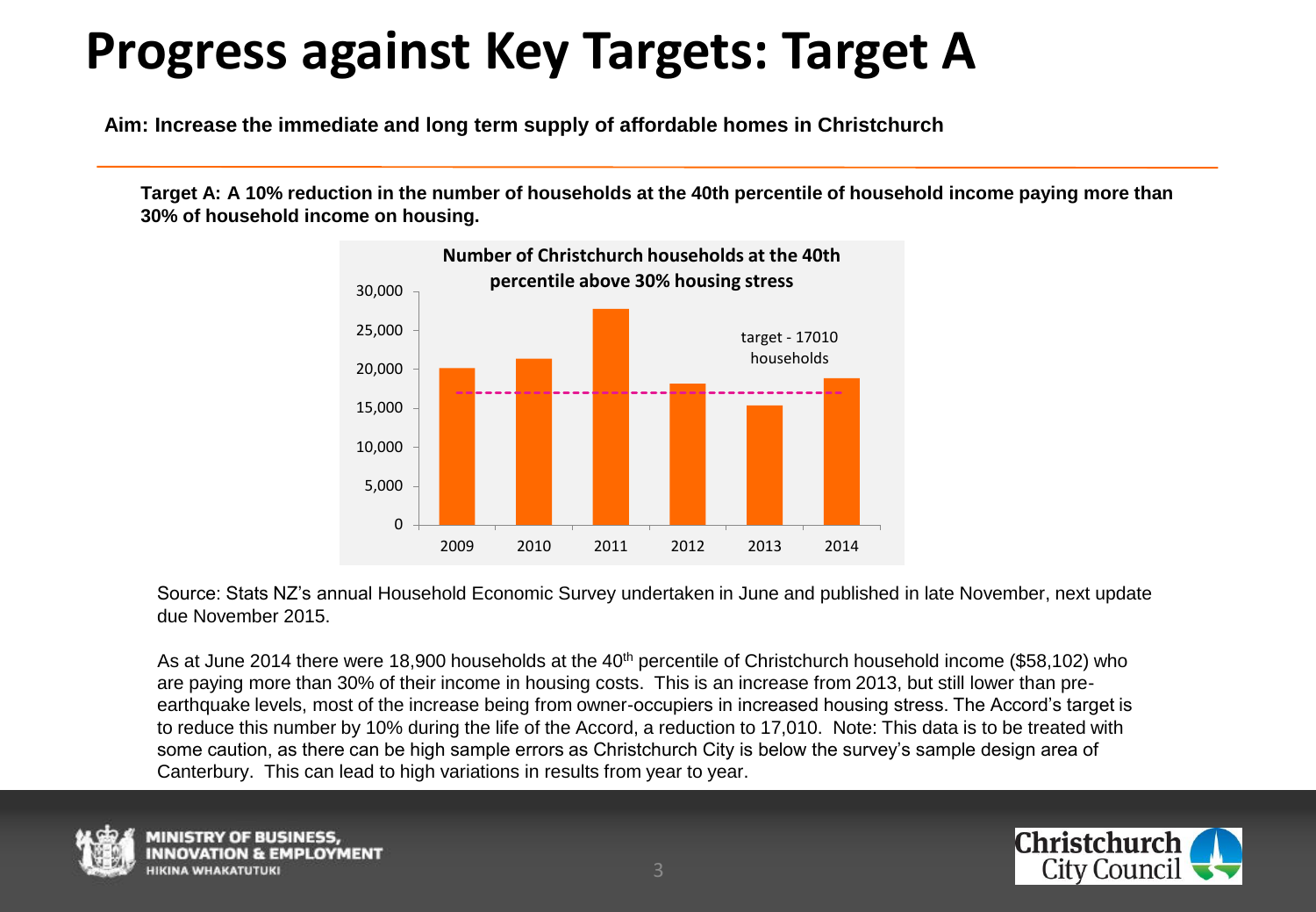### **Progress against Key Targets: Target B**

**Aim: Increase the immediate and long term supply of affordable homes in Christchurch**

**Target B: An increase in the proportion of new build consents with a consent value of less than \$250,000 from 25% of consents as at September 2014.** 



 The Council issued **247** consents with a value of less than \$250,000 for the quarter ending December 2014 (**26%** of all consents).

Note: The value of <\$250,000 excludes land costs and is an estimation of the total value of all goods and services to be supplied for the building work. One consent can be for a single dwelling or multiple dwellings in a multi-unit complex. This data also includes replacement dwellings following a demolition. In the December 2014 quarter **98%** of the consents were for single dwellings.



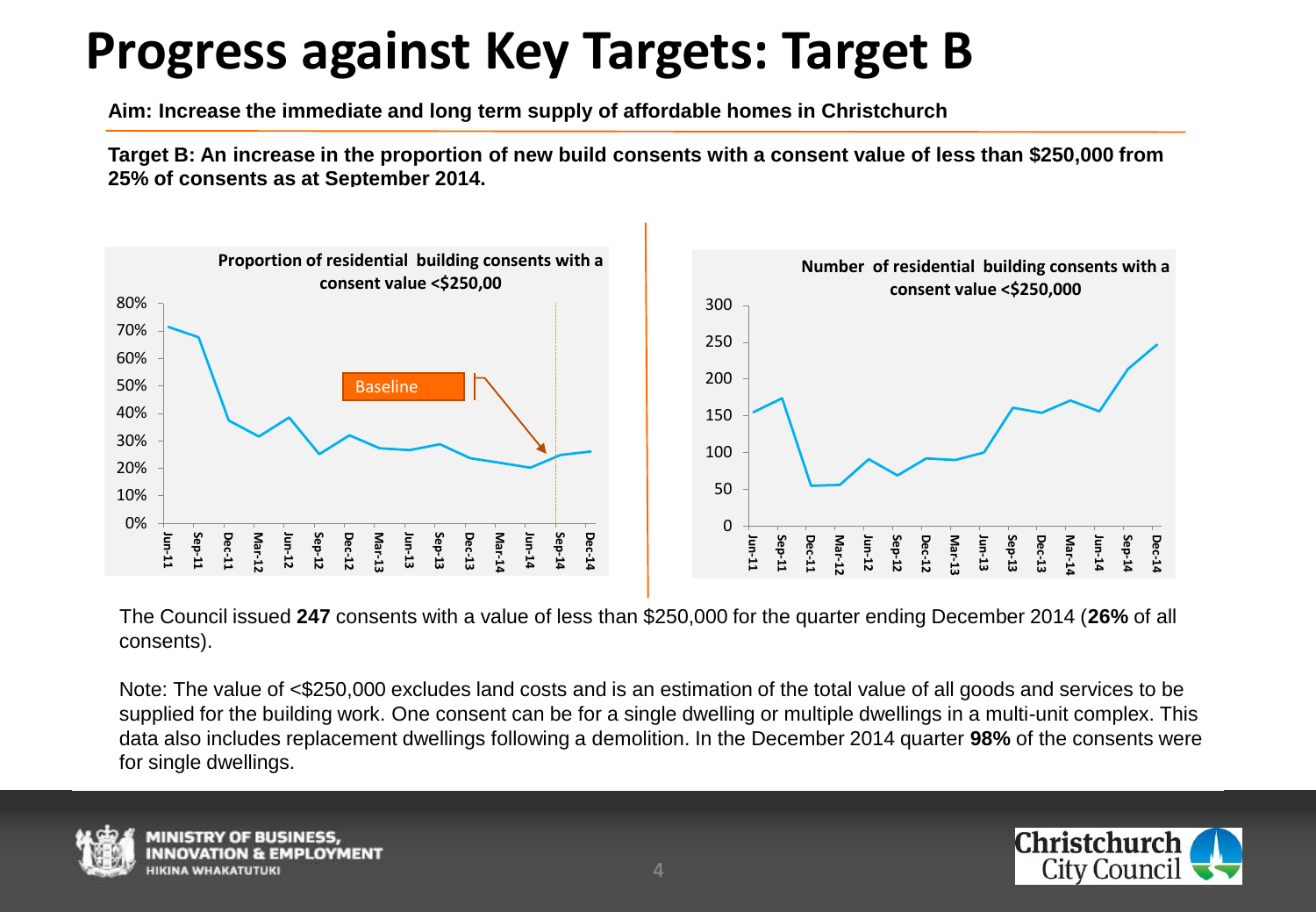### **Progress against Key Targets: Target C**

**Aim: Support the sustainable provision of social housing in Christchurch**

**Target C: 700 (net) additional social housing units are added to the total social housing stock in Christchurch from the date of signing of this Accord to the end of 2016.**



#### **Number of new build social housing units**

In the quarter ending December 2014:

•HNZC completed **43** units •Community providers completed **16** units

In the quarter ending March 2015 it is forecast: •HNZC will complete **86** units •Community providers will complete **7** units • The Council will complete **8** units

The graph to the left illustrates the cumulative effect of projected quarterly completions towards the target of 700. This target should be exceeded by the end of 2015, with **810** new units to be completed within the 2015 calendar unit.



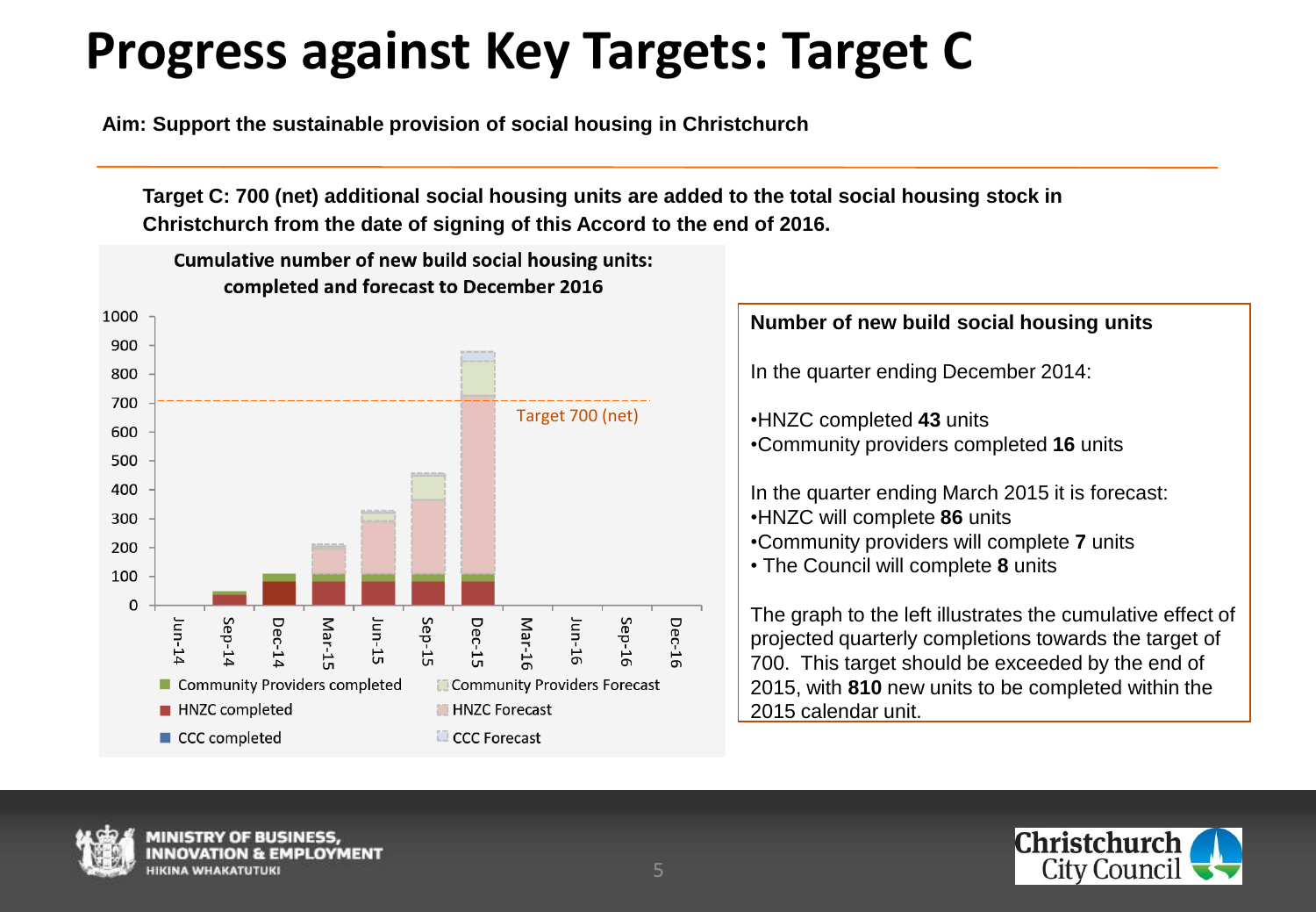# **Priority Actions**

| <b>Action</b>                                                 | <b>Description</b>                                                                                                                                                                                                                                                                                                                               | <b>Progress</b>                                                                                                                                                                                                                                                                                                                                         | <b>Next steps</b>                                                                                                                                                                                                                                                                                                                 |
|---------------------------------------------------------------|--------------------------------------------------------------------------------------------------------------------------------------------------------------------------------------------------------------------------------------------------------------------------------------------------------------------------------------------------|---------------------------------------------------------------------------------------------------------------------------------------------------------------------------------------------------------------------------------------------------------------------------------------------------------------------------------------------------------|-----------------------------------------------------------------------------------------------------------------------------------------------------------------------------------------------------------------------------------------------------------------------------------------------------------------------------------|
| Increase the supply of<br>temporary and<br>affordable housing | Develop medium density affordable<br>housing on Council land.<br>Develop innovative mixed tenure<br>housing on Government-owned<br>land at Awatea site (Carrs Rd).<br>Identify surplus Crown and Council<br>land and buildings appropriate for<br>residential development.                                                                       | 350 Colombo Street and 36 Welles<br>Street: Working with preferred<br>partner to finalise business case and<br>design.<br>Awatea: Development agreement<br>signed, resource consent lodged.<br>Land: The Council provided MBIE<br>with details of 17 potential sites.                                                                                   | Welles/Colombo: Construction<br>commencing mid 2015 subject to<br>consenting.<br>Awatea: Construction expected to<br>commence first quarter 2015<br>subject to consenting.<br>Land: Cabinet to consider Housing<br>Accord Fund allocation process by<br>April 2015.                                                               |
| Improve the supply and<br>quality of social housing           | Establish a housing entity capable of<br>meeting the registration<br>requirements for a Community<br>Housing Provider to redevelop<br>Council owned social housing<br>assets.<br>Council to progressively capitalise<br>the entity or entities with \$50m of<br>land and assets.<br>Identify opportunities for CCC and<br>HNZC to work together. | The Council decided preferred entity<br>structure in December 2014.<br>The Council's identification of \$50<br>million will be included in its Long<br>Term Plan (LTP) consultation<br>document.<br>Minister for Social Housing advised<br>the Council of the decision on IRRS<br>for existing tenants of the new<br><b>Community Housing Provider.</b> | Council to consider how best to<br>proceed with establishing the CHP<br>given current Council tenants will<br>not be eligible for IRRS.<br>Council to confirm process for<br>capitalising the entity or entities<br>with an injection of \$50 million of<br>land and other assets following the<br>LTP finalisation in June 2015. |



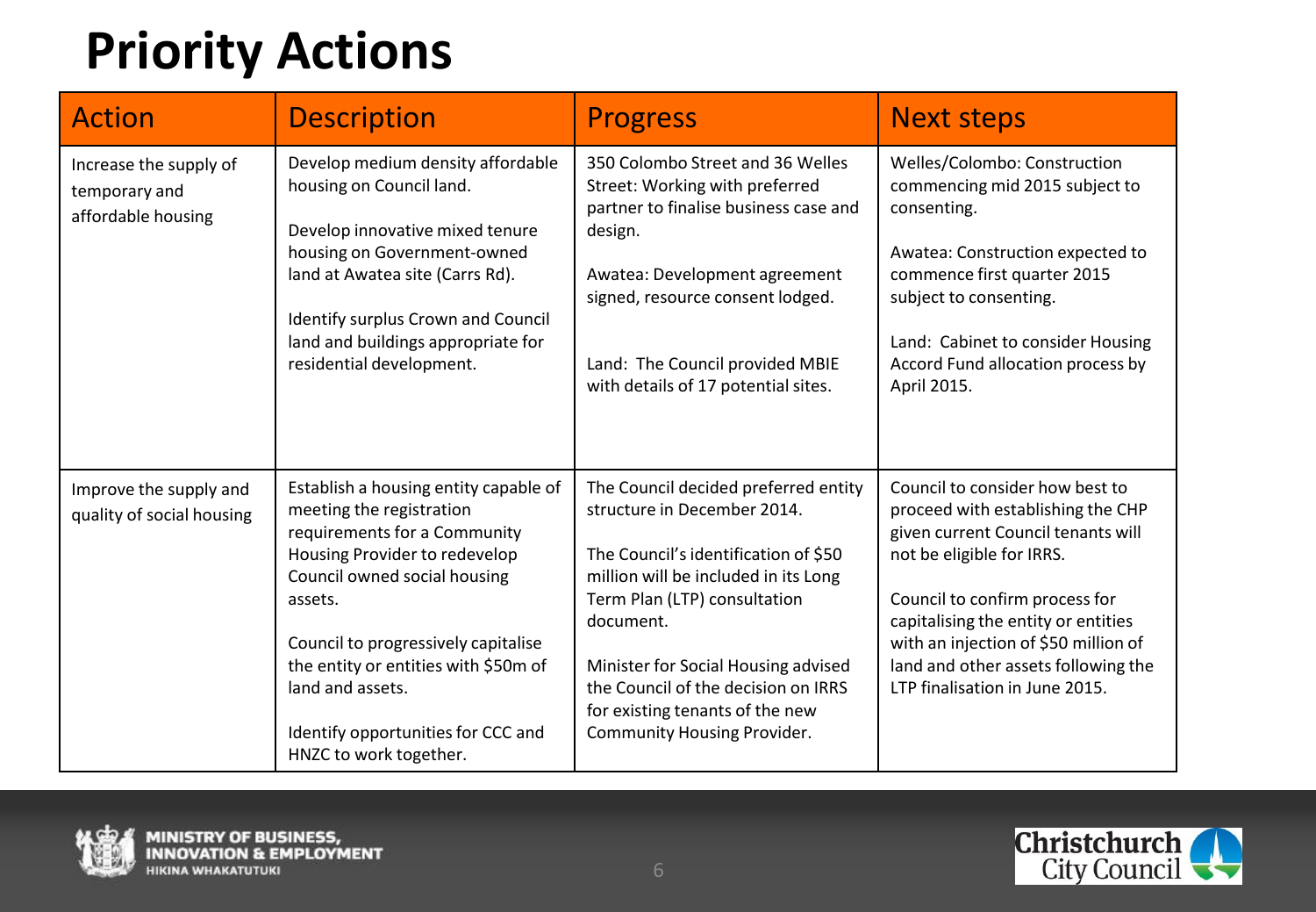### **Priority Actions continued**

| <b>Action</b>                                                     | <b>Description</b>                                                                                                                                                                                                                                                                                                | <b>Progress</b>                                                                                                                                                                                                                                                                                                                                                                                                                                                                                                                                                   | <b>Next steps</b>                                                                                                                                                                                                                                                                                                                                                                                                                                                                                                                                                                                                                                              |
|-------------------------------------------------------------------|-------------------------------------------------------------------------------------------------------------------------------------------------------------------------------------------------------------------------------------------------------------------------------------------------------------------|-------------------------------------------------------------------------------------------------------------------------------------------------------------------------------------------------------------------------------------------------------------------------------------------------------------------------------------------------------------------------------------------------------------------------------------------------------------------------------------------------------------------------------------------------------------------|----------------------------------------------------------------------------------------------------------------------------------------------------------------------------------------------------------------------------------------------------------------------------------------------------------------------------------------------------------------------------------------------------------------------------------------------------------------------------------------------------------------------------------------------------------------------------------------------------------------------------------------------------------------|
| Remove regulatory<br>impediments to<br>residential<br>development | Monitor progress of housing related<br>actions in the LURP and address<br>issues impeding supply and<br>affordability of residential<br>development.<br>Monitor resource and building<br>consenting processes to ensure that<br>they are efficient and do not create<br>any unnecessary delays to<br>development. | The Meadowlands development is<br>proceeding as an exemplar.<br>On 27 November 2014, Council<br>approved the proposed development<br>at Riccarton racecourse as an<br>exemplar in principle.<br>The first of the Council's two exemplar<br>sites was released to partners in the<br>week of 15 December 2014.<br>The Council has extended the Central<br>City Residential Rebate Scheme until<br>30 June 2016. Until 1 July 2015 the<br>Council will waive development<br>contributions for conversion of family<br>flats to second residential units on<br>site. | Both Council exemplars to be<br>submitted to the exemplar panel in<br>first quarter 2015. HNZC exemplars<br>to be submitted to exemplar panel<br>in first quarter 2015.<br>Council to decide on whether to<br>establish a one stop shop for<br>planning and consenting or to adopt<br>other options by end June 2015.<br>From 1 July 2015 the Development<br>Contributions Policy comes into<br>effect which will enable better<br>targeting of development<br>contributions to areas where the<br>Council needs to invest in to cater<br>for growth. The policy will also<br>provide a sliding scale of<br>'discounted' contributions for minor<br>dwellings. |
| Encourage innovative<br>design and<br>manufacturing<br>processes  | Use scale and scope of joint activities<br>to encourage use of new<br>technologies or manufacturing or<br>construction techniques to reduce<br>costs and improve productivity.                                                                                                                                    | Use of prefabrication likely to be a key<br>feature of Awatea, Welles and<br>Colombo Street developments.                                                                                                                                                                                                                                                                                                                                                                                                                                                         | Ongoing discussions with preferred<br>partners.                                                                                                                                                                                                                                                                                                                                                                                                                                                                                                                                                                                                                |



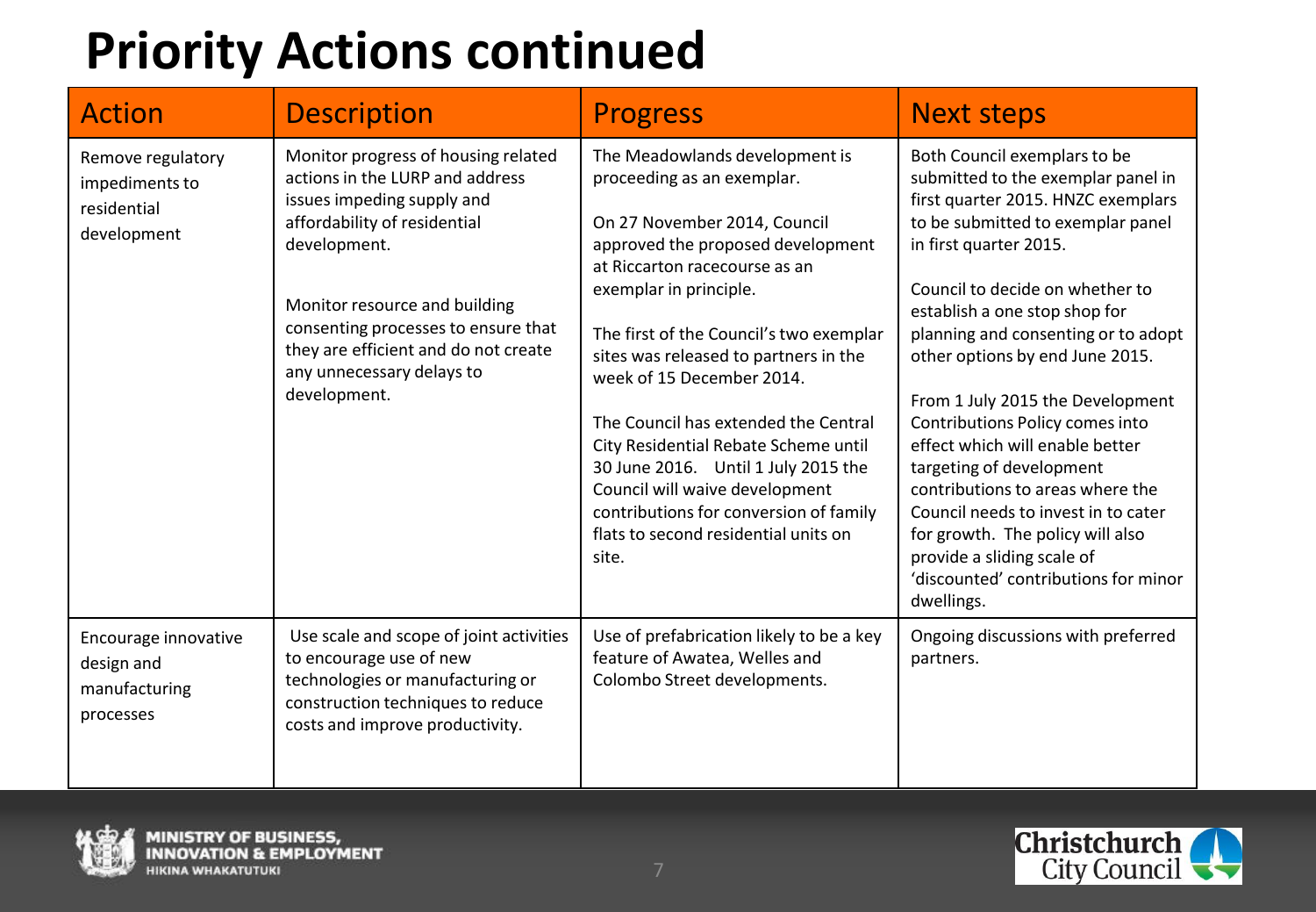### **Land Supply: Greenfield sections**

| Indicator                                                                                                                                       | Current -<br>November 2014 | <b>Previous - June</b><br>2014 | Change  |
|-------------------------------------------------------------------------------------------------------------------------------------------------|----------------------------|--------------------------------|---------|
| Potential Sections in greenfield priority areas (incl.<br>land not zoned)                                                                       | 19,775                     | 19,769                         | $+6$    |
| Potential Sections within operative Living<br>(residential) zones in LURP priority greenfield areas                                             | 10,553                     | 10,519                         | $+34$   |
| Sections consented or subject to application for<br>subdivision in LURP greenfield areas                                                        | 4,972                      | 4,672                          | $+300$  |
| Percentage of potential sections zoned Living in<br>LURP greenfield areas with subdivision consent or<br>subject to application for subdivision | 47.1%                      | 44.4%                          | $+2.7%$ |

Source: Christchurch City Council. The next report is due May 2015 and will be included in the Accord's June 2015 monitoring report.



**PLOYMENT** 

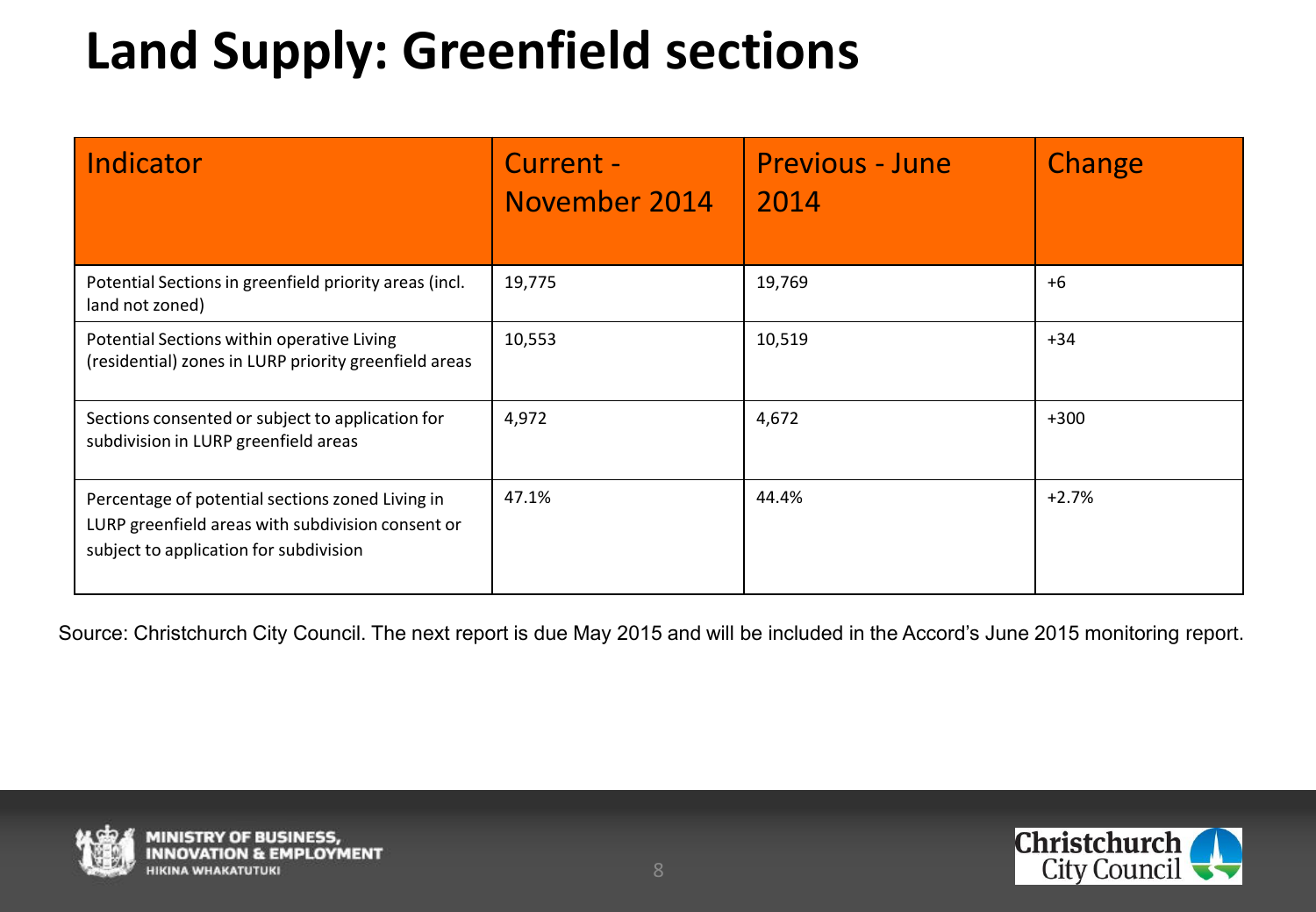## **Land supply: key developments**

**Key development resource consents granted in quarter ending December 2014:**

| <b>DWELLING TYPE</b> | <b>NUMBER OF</b><br><b>DWELLINGS</b> | <b>ADDRESS</b>                         | <b>LOCATION</b>    |
|----------------------|--------------------------------------|----------------------------------------|--------------------|
| <b>Apartments</b>    | 42                                   | 3 Beresford St, New<br><b>Brighton</b> | 10 km east of CBD  |
| <b>Units</b>         | 45                                   | 64-74 Vanguard Drive                   | 11 km west of CBD  |
| <b>Lots</b>          | 42                                   | 685 Cashmere Rd                        | 12 km south of CBD |
| <b>TOTAL</b>         | 129                                  |                                        |                    |

**Resource consents applied for key developments in quarter ending December 2014:** 

118 units in pre-application stage – Aranui and Riccarton (Housing New Zealand Corporation development) 56 units at 200 Awatea Rd, Halswell

Note: The average statutory processing time for resource consents granted was 10 working days. Of those developers who had pre-application meetings with the Council, the time between these meetings and their lodging of an application ranged from 2 months to 1 year 2 months.



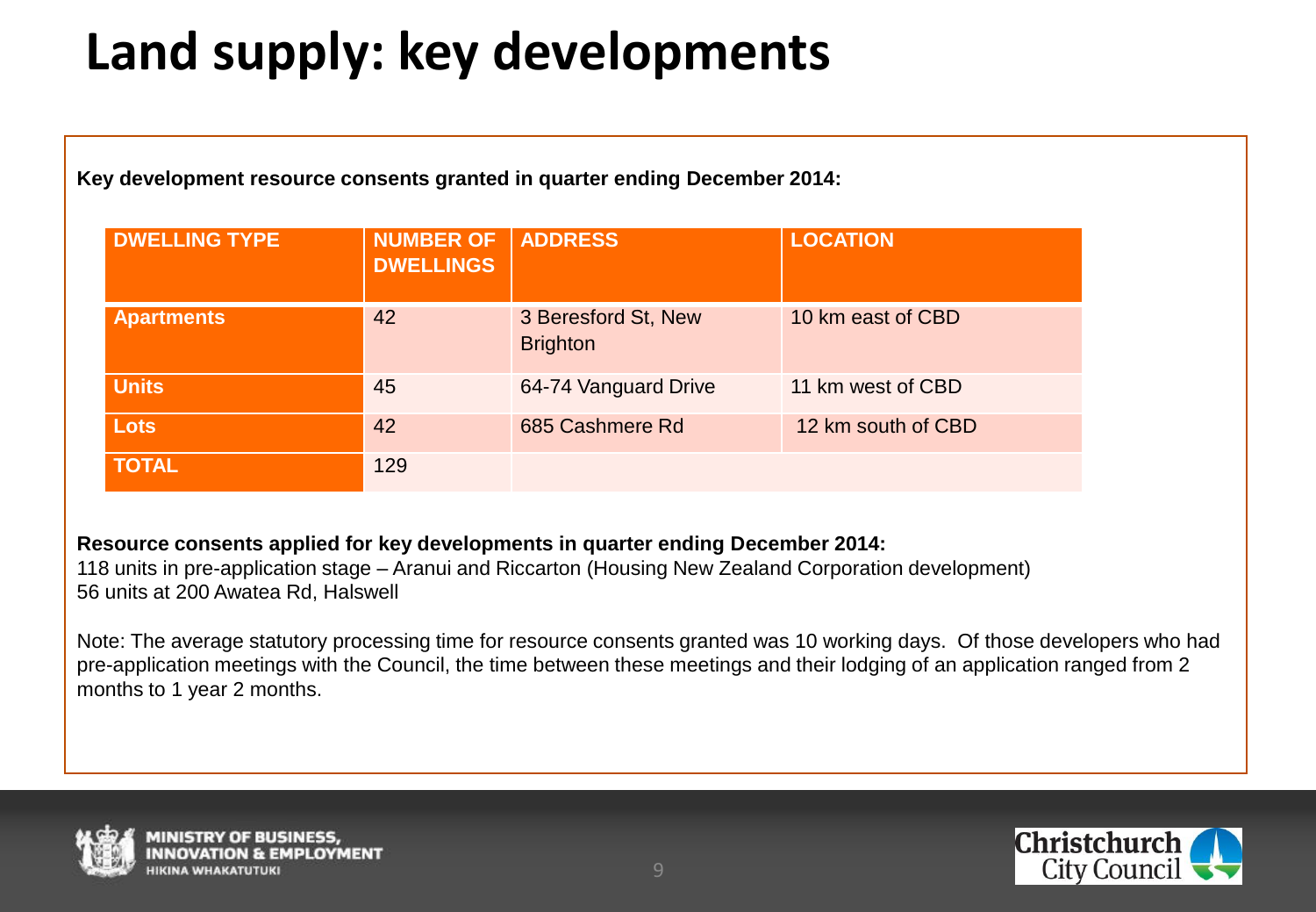### **Land Supply: Subdivisions**



#### **Subdivision consents granted Section 224 certificates issued\***



In the quarter ending December 2014 99% of subdivision consents (**121** consents) were processed within the statutory timeframe, the same percentage as the December 2013 quarter (**79** consents). The above data includes both residential and commercial subdivision consents and certificates. CCC is reviewing its processes to separate out this information for inclusion in reports for Quarter 1 2015 onwards. (\*Council acceptance of the assets constructed e.g. roads, water, wastewater).



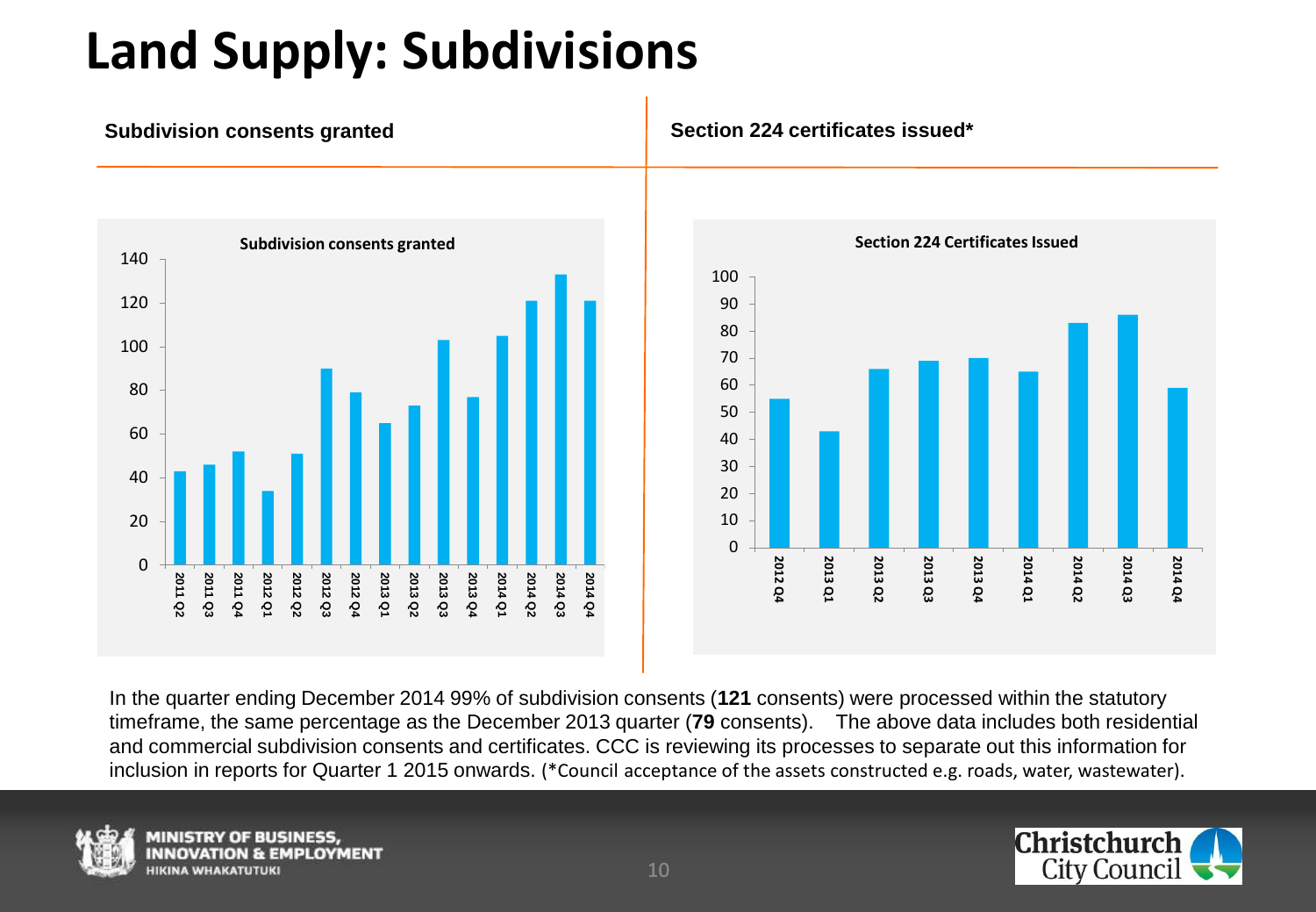#### **Housing: Consents Issued**

For the quarter ending December 2014, **1184** dwellings (houses and units/apartments) were consented; 381 more than the 803 consented in the December 2013 quarter.

Once demolitions are subtracted, less than half the total consented **(582)** made a net addition to the existing housing stock.

The difference between the two totals **(602)**  reflects the increasing number of post-quake rebuilds that replace existing building stock.





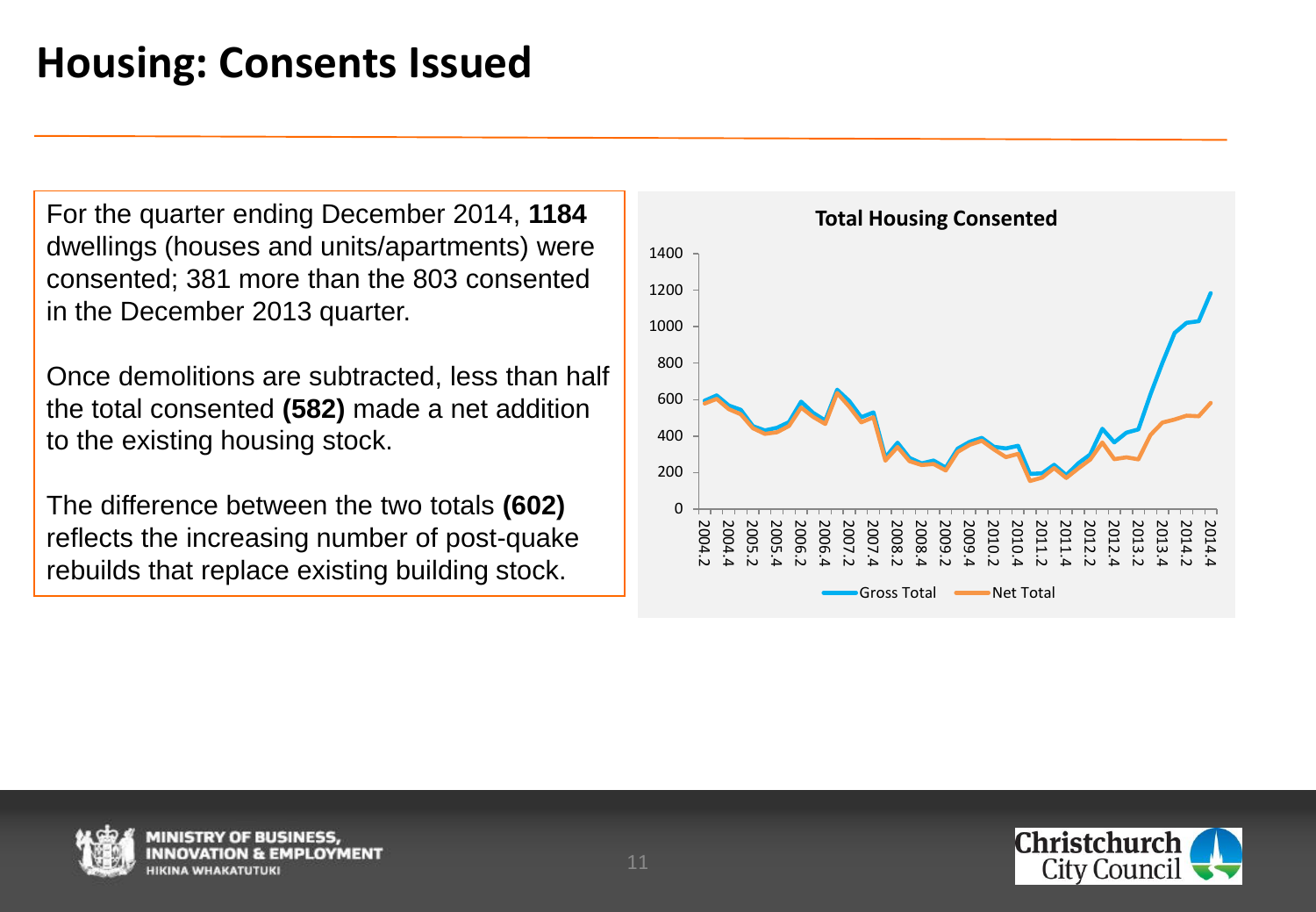### **Housing Construction**





In the fourth quarter 2014, a total of **815** dwellings (houses and units/apartments) reached their first inspection.

- This was an increase of 476 more than in the fourth quarter, 2013.
- Two-fifths **(330)** were net additions to the housing stock.
- The balance (485) was for replacement housing.



Construction was completed on a total of **652** dwellings (houses and units/apartments) for the quarter ending December 2014.

- This was an increase of 272 more than in the fourth quarter 2013.
- More than half **(383)** were net additions to the housing stock.
- The remainder (269) was for replacement housing.



MINISTRY OF BUSINESS

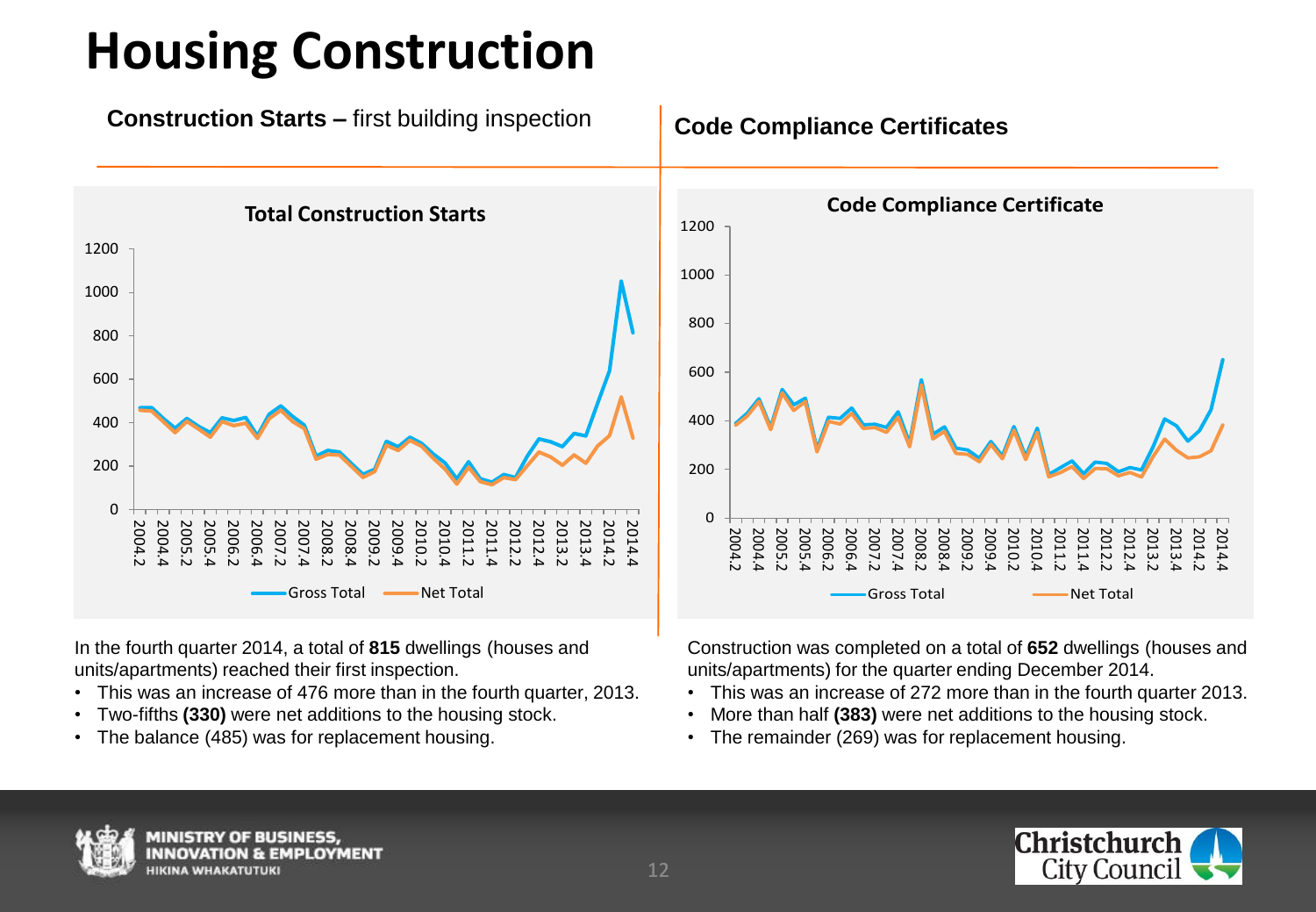# **Housing Affordability**



Christchurch City's average house price at **\$469,700** is below the national average but above Wellington prices. Canterbury housing affordability has decreased since December 2013 and is less affordable than Wellington and equivalent to the national level. In the December 2014 quarter, Canterbury's affordability index declined by **5.8%** from the previous quarter.





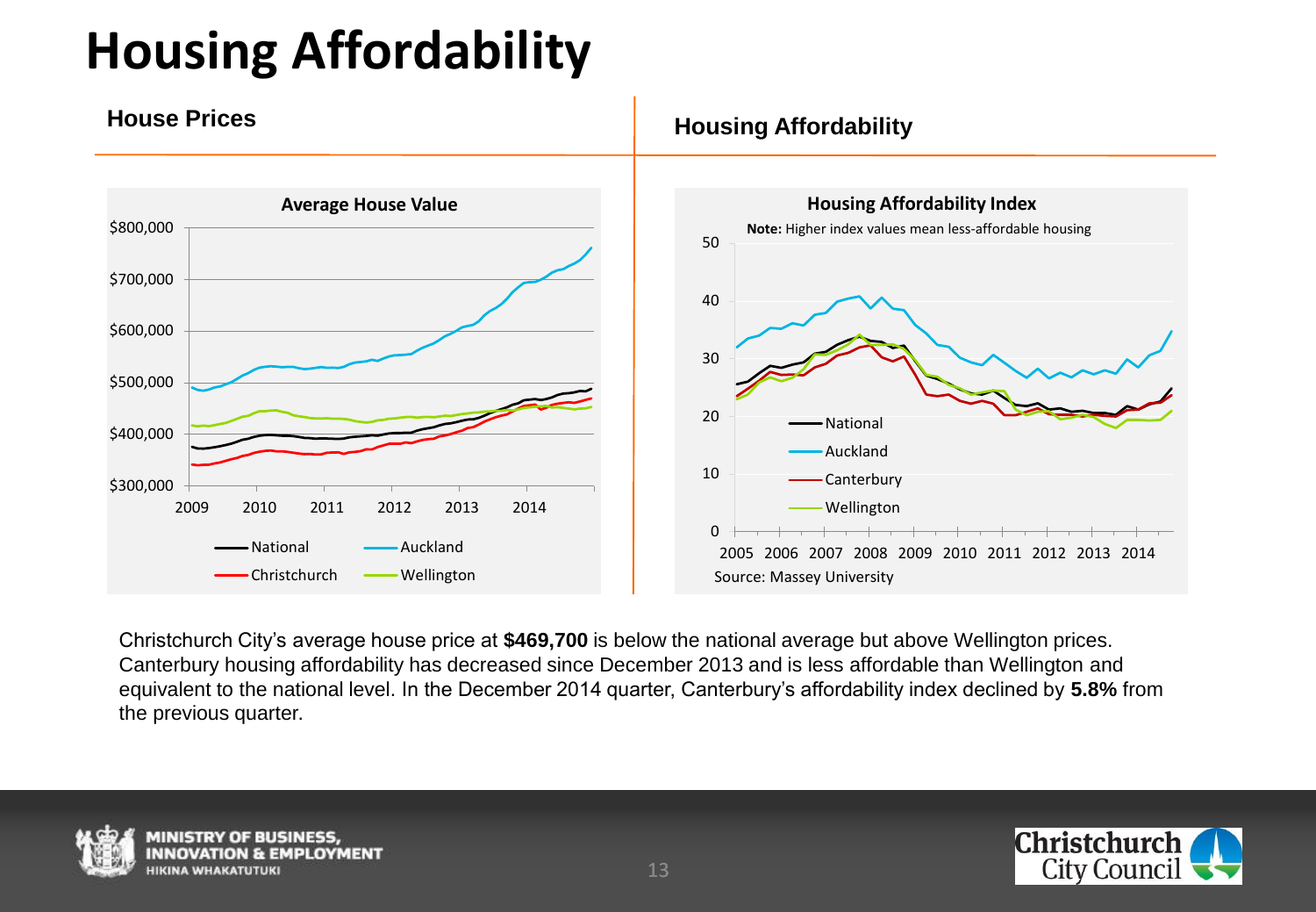# **Rental supply and demand**

#### **Rental Supply**

Active bonds have increased since March 2014, with 36,018 active bonds as at end December 2014.

This indicates that the residential repair programme is releasing long-term rentals back to the market. However active bonds continue to be well below the long-term growth trend line.

#### **Rental Demand**

Demand is expected to increase in the next two years from the rebuild workforce and 'business as usual' household growth. This will be balanced by a decline in demand from displaced households as EQC complete their repair programme.

On aggregate the rental market is expected to ease during 2015/2016 and head towards equilibrium in 2017.





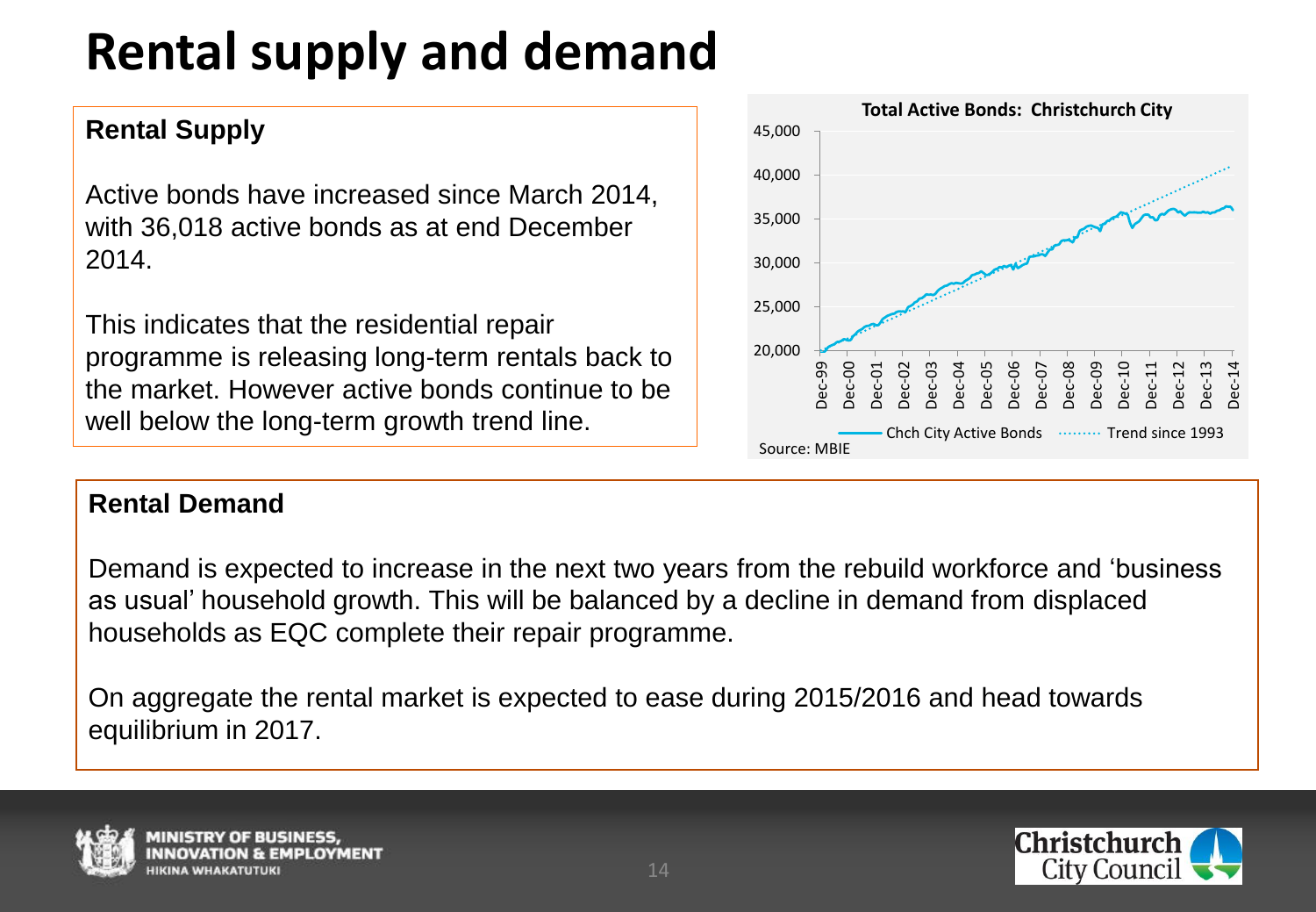### **Rental Affordability**

#### **Affordability**

As at December 2014, Christchurch City rent has increased from preearthquake levels by 38%, compared with 21% for Auckland.

Average rent in Christchurch has been stabilising since February 2014

Footnote: the average rent as at December 2014 appears to be a seasonal blip, as rents in early 2015 have returned to previous levels.





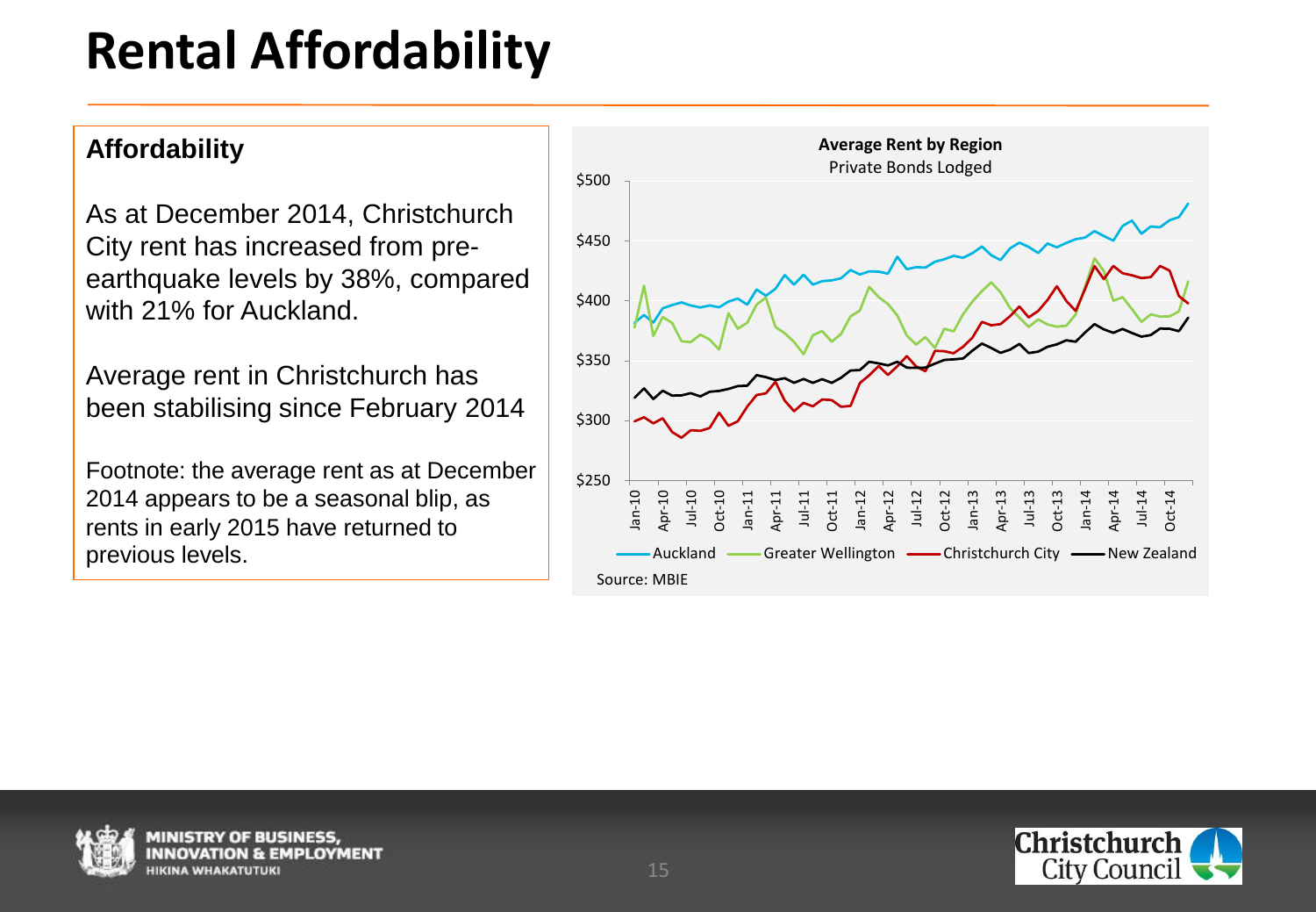### **Social Housing Demand**

The Christchurch City Council wait list had 343 applicants as at end December 2014 (up from 330 at end September 2014), including 32 A-priority applicants. The Council houses around 4 to 6 A priority applicants each week.

The MSD-administered Social Housing Register had 504 applicants for Christchurch as at end December 2014 (down from 542 at end September 2014), including 279 A-priority applicants.

The 810 new social housing units to be constructed by the end of 2015 (as outlined on page 5) will help address the demand as shown on the Council wait list and the MSD register.

 $\Omega$ 100 200 300 400 500 600 700 Dec-11 Feb-12 Apr-12 Jun-12 Aug-12 Oct-12 Dec-12 Feb-13 Apr-13 Jun-13 Aug-13 Oct-13 Dec-13 Feb-14 Apr-14 Jun-14 Aug-1<sup>,</sup> Oct-14 Dec-14 **Social Housing Waiting Lists Christchurch** MSD Register MSD Register - Cat A CCC wait list CCC Waitlist - Cat A

Note: Some applicants will be recorded on both the MSD Register and the Council wait list.